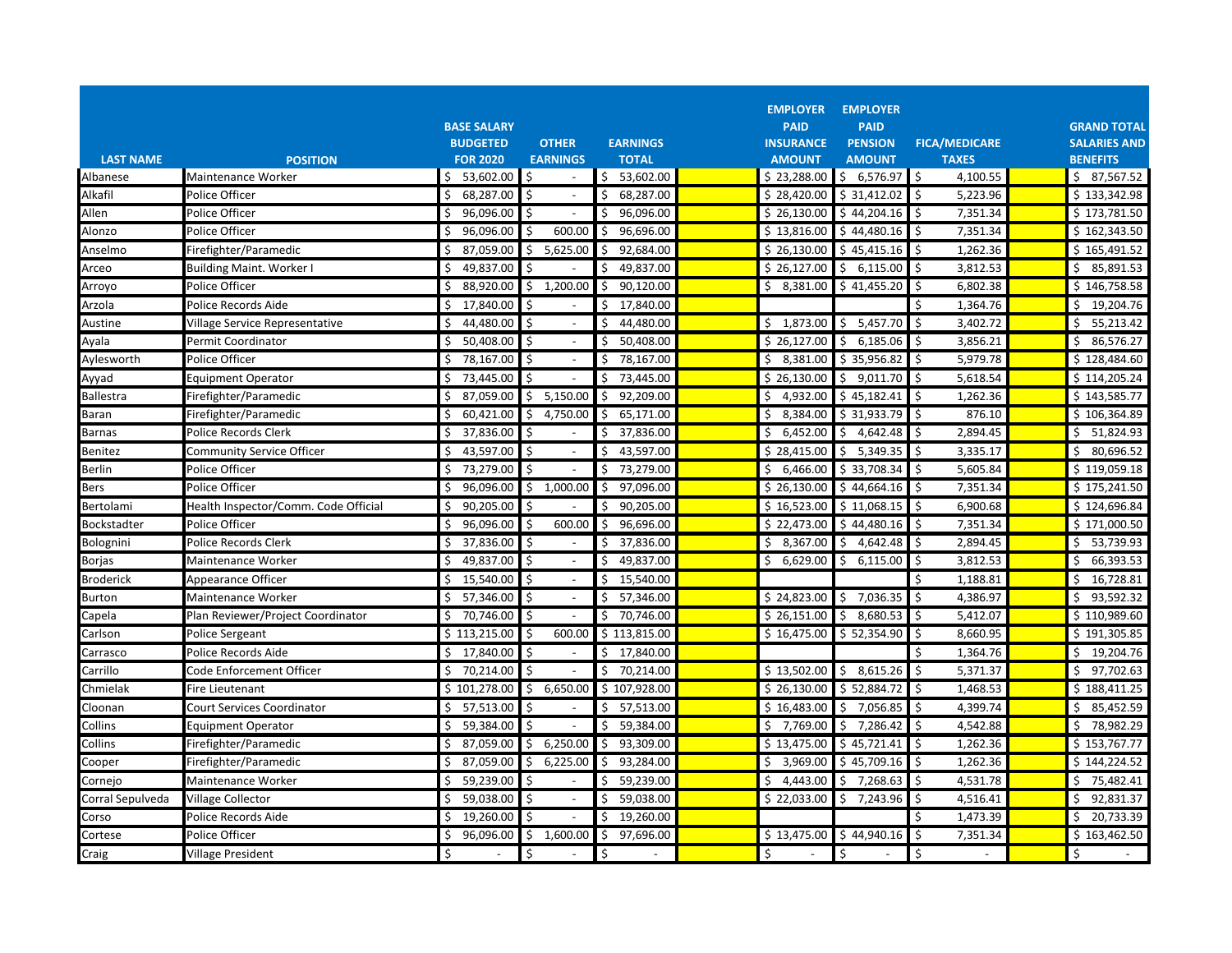| Crawford      | Police Officer                        | \$96,096.00        |                                | \$96,096.00      |                | $$22,473.00$ $$44,204.16$ \$ | 7,351.34        | \$170,124.50    |
|---------------|---------------------------------------|--------------------|--------------------------------|------------------|----------------|------------------------------|-----------------|-----------------|
| Cruise        | Firefighter/Paramedic                 | 60,421.00          | 4,750.00<br>Ŝ.                 | 65,171.00        | \$16,023.00    | \$31,933.79                  | 876.10<br>Ŝ.    | \$114,003.89    |
| Cruz          | Police Officer                        | 68,287.00<br>Ŝ.    | Ś                              | 68,287.00        | \$1,880.00     | \$31,412.02                  | 5,223.96<br>Ś   | \$106,802.98    |
| Cypher        | <b>Application Systems Analyst</b>    | 77,415.00 \$       |                                | 77,415.00        | \$6,499.00     | \$<br>9,498.82               | 5,922.25<br>Ś   | \$99,335.07     |
| Danecki       | HR Admin. Clerk                       | 22,530.00<br>\$    | l\$                            | 22,530.00        |                |                              | 1,723.55<br>\$  | \$24,253.55     |
| Daubenspeck   | Firefighter - Part-Time               | 29,231.00          | \$                             | 29,231.00        |                |                              | 2,236.17<br>S   | 31,467.17<br>\$ |
| DeAvilla      | Firefighter - Part-Time               | 29,231.00 \$<br>Ś. |                                | 29,231.00        |                |                              | Ś<br>2,236.17   | 31,467.17<br>\$ |
| DeFino        | Firefighter - Part-Time               | 29,231.00 \$       | $\overline{\phantom{a}}$       | 29,231.00        |                |                              | 2,236.17<br>Ś   | \$31,467.17     |
| Diaz          | Police Officer                        | \$96,096.00        | -\$<br>600.00                  | 96,696.00<br>Ś.  | \$23,065.00    | \$44,480.16                  | 7,351.34<br>\$  | \$171,592.50    |
| DiVito        | Police Sergeant                       | \$109,762.00       | 400.00<br>Ŝ.                   | \$110,162.00     | \$26,130.00    | \$50,674.52                  | 8,396.79<br>Ś   | \$195,363.31    |
| Dobberfuhl    | Firefighter/Paramedic                 | 87,059.00<br>Ŝ.    | 5,600.00<br>Ś.                 | 92,659.00        | \$26,130.00    | \$45,402.91                  | 1,262.36<br>Ś   | \$165,454.27    |
| Donovan       | Account Technician I                  | Ŝ.<br>50,408.00    | Ś.                             | 50,408.00        | \$26,131.00    | Ŝ.<br>6,185.06               | 3,856.21<br>Ś   | \$86,580.27     |
| <b>Dubiel</b> | Sr. Administrative Assistant          | 71,505.00          | \$                             | 71,505.00        | \$11,010.00    | 8,773.66<br>Ś.               | 5,470.13<br>\$  | \$96,758.80     |
| Duchak        | Police Officer                        | \$96,096.00        | \$<br>400.00                   | \$96,496.00      | \$26,130.00    | \$44,388.16                  | \$<br>7,351.34  | \$174,365.50    |
| Edwards       | Fire Lieutenant                       | \$101,278.00       | \$<br>6,600.00                 | \$107,878.00     | \$26,130.00    | \$ 52,860.22                 | 1,468.53<br>\$  | \$188,336.75    |
| Ferrell       | Police Records Aide                   | \$17,840.00        | Ŝ.                             | 17,840.00<br>Ś.  |                |                              | 1,364.76<br>Ś   | \$19,204.76     |
| Fitzpatrick   | <b>Equipment Operator</b>             | \$55,349.00        | Ŝ.<br>$\overline{\phantom{a}}$ | 55,349.00<br>Ś.  | \$6,629.00     | \$6,791.32                   | 4,234.20<br>Ś   | \$73,003.52     |
| Foley         | Code Enforcement Officer              | 46,197.00<br>Ś.    | Ŝ.                             | 46,197.00        | \$3,963.00     | 5,668.37<br>Ŝ.               | 3,534.07<br>Ś   | \$59,362.44     |
| Fors          | <b>Assistant Fire Chief</b>           | \$125,128.00       | \$                             | \$125,128.00     | \$11,078.00    | \$61,312.72                  | 1,814.36<br>\$  | \$199,333.08    |
| Fricke        | Engineering Technician                | 61,500.00<br>Ŝ.    | Ŝ.                             | 61,500.00        | \$16,491.00    | 7,546.05<br>Ŝ.               | 4,704.75        | 90,241.80<br>\$ |
| Fuchs         | Code Enf./Multi-Housing Coordinator   | 46,197.00<br>Ś.    | Ś                              | 46,197.00        | \$1,925.00     | Ŝ.<br>5,668.37               | 3,534.07<br>Ś   | \$57,324.44     |
| Fuscone       | Firefighter/Paramedic                 | 87,059.00          | 6,650.00<br>\$                 | 93,709.00        | 4,480.00<br>\$ | \$45,917.41                  | 1,262.36        | \$145,368.77    |
| Galto         | Police Officer                        | 91,479.00<br>\$    | \$                             | 91,479.00        | \$26,130.00    | \$42,080.34                  | \$<br>6,998.14  | \$166,687.48    |
| Garcia        | Police Officer                        | 96,096.00<br>\$    | 400.00<br>\$                   | 96,496.00<br>\$. | \$6,626.00     | \$44,388.16                  | 7,351.34<br>\$  | \$154,861.50    |
| Gawlik        | Fire Lieutenant                       | \$101,278.00       | Ś.<br>6,650.00                 | \$107,928.00     | \$26,130.00    | \$52,884.72                  | 1,468.53<br>S   | \$188,411.25    |
| Gerstein      | <b>Chief Information Officer</b>      | \$133,544.00       | 4,006.32                       | \$137,550.32     | \$18,592.00    | \$16,385.85                  | 10,216.12<br>S  | \$182,744.28    |
| Gibbons       | Firefighter/Paramedic                 | 78,409.00          | 6,000.00                       | 84,409.00        | \$26,130.00    | \$41,360.41                  | 1,136.93<br>Ś   | \$153,036.34    |
| Gil           | Maintenance Worker                    | 51,709.00<br>Ś.    | Ś.                             | 51,709.00        | \$26,124.00    | \$6,344.69                   | 3,955.74<br>Ś   | \$88,133.43     |
| Giudice       | Police Officer                        | 96,096.00<br>\$    | \$                             | 96,096.00        | \$16,475.00    | \$44,204.16                  | 7,351.34        | \$164,126.50    |
| Gniewosz      | Police Sergeant                       | \$113,215.00       | 600.00<br>Ŝ.                   | \$113,815.00     | \$22,473.00    | \$52,354.90                  | 8,660.95<br>Ś   | \$197,303.85    |
| Gonzaga       | Police Officer                        | 83,075.00 \$       |                                | 83,075.00        | \$8,833.00     | \$38,214.50                  | Ś<br>6,355.24   | \$136,477.74    |
| Gonzalez      | Firefighter/Paramedic                 | 82,623.00<br>\$    | \$6,150.00                     | 88,773.00<br>\$  | \$3,381.00     | \$43,498.77                  | \$<br>1,198.03  | \$141,850.80    |
| Gonzalez      | Police Officer                        | 91,479.00<br>\$    | l\$                            | 91,479.00        | \$23,065.00    | \$42,080.34                  | 6,998.14<br>\$  | \$163,622.48    |
| Govind        | Comm. & Econ. Development Director    | \$126,745.00       | Ś.<br>3,802.35                 | \$130,547.35     | \$5,481.00     | \$15,551.61                  | 9,695.99<br>\$. | \$161,275.95    |
| Granias       | Police Officer                        | 96,096.00          | 2,700.00<br>Ś.                 | 98,796.00<br>S   | \$3,384.00     | \$45,446.16                  | 7,351.34<br>Ś   | \$159,977.50    |
| Gray          | Maintenance Worker                    | 49,837.00          |                                | 49,837.00        | \$13,475.00    | 6,115.00<br>Ś.               | 3,812.53        | \$73,239.53     |
| Greene        | Mechanic                              | 63,357.00<br>Ś.    | Ŝ.                             | 63,357.00        | \$3,381.00     | Ŝ.<br>7,773.90               | 4,846.81<br>Ś   | \$4,358.71      |
| Gross         | Police Records Clerk                  | 39,333.00          | l\$                            | 39,333.00        | \$16,460.00    | 4,826.16<br>Ŝ.               | 3,008.97<br>Ś   | 63,628.13<br>\$ |
| Haigh         | Fire Chief                            | \$168,041.00       | l s                            | \$168,041.00     | \$23,665.00    | \$82,340.09                  | 10,081.96<br>Ś  | \$284,128.05    |
| Hansen        | Police Officer                        | 83,076.00 \$       |                                | 83,076.00        | \$6,466.00     | \$38,214.96                  | Ś<br>6,355.31   | \$134,112.27    |
| Hatzold       | <b>Chief of Inspectional Services</b> | \$109,632.00       | \$1,644.48                     | \$111,276.48     | \$16,541.00    | \$13,451.85                  | Ś<br>8,386.85   | \$149,656.17    |
| Hayes         | Police Officer                        | $$96,096.00$ \$    | $\sim$                         | 96,096.00<br>Ś.  |                | $$3,381.00 \$44,204.16$      | \$<br>7,351.34  | \$156,032.50    |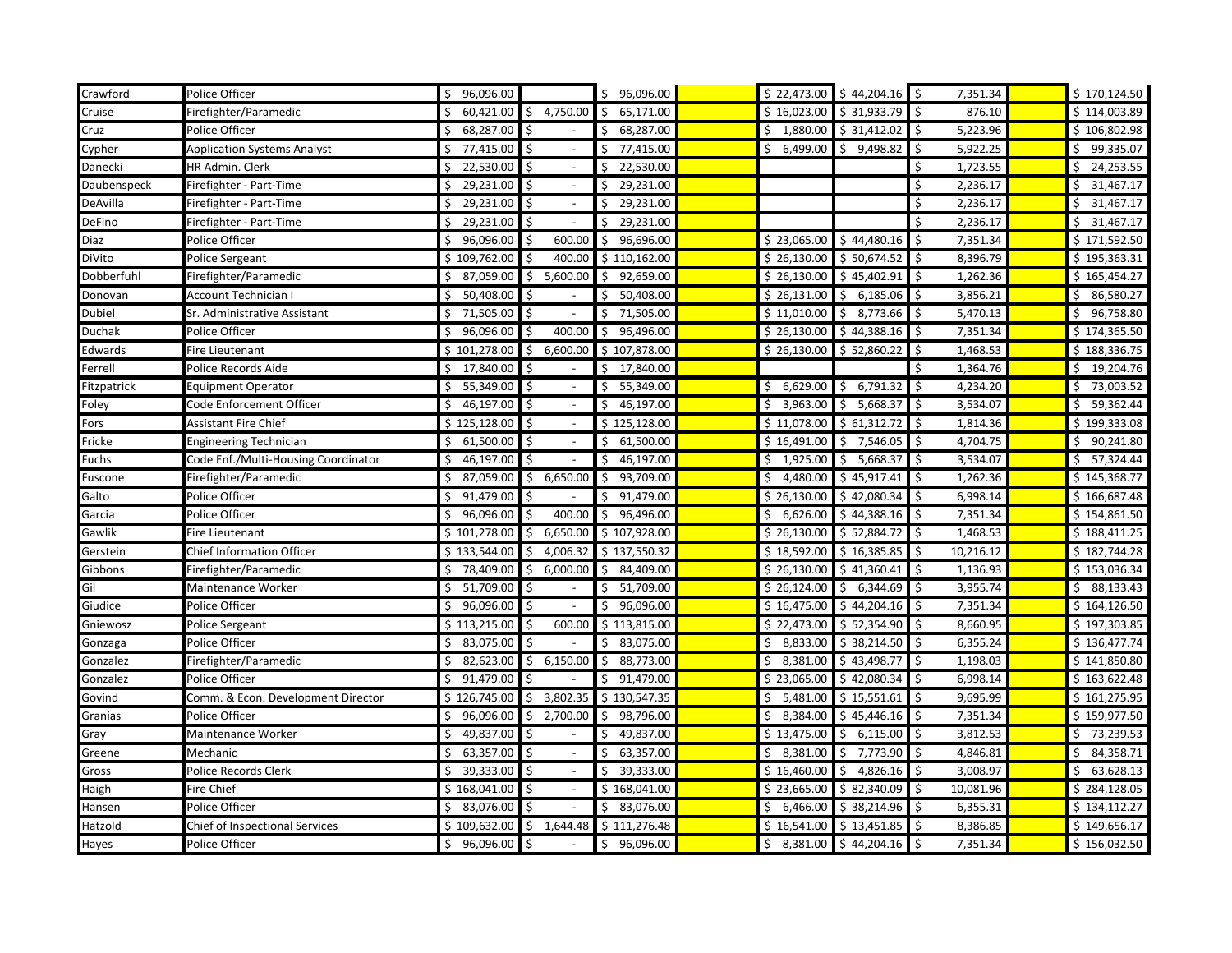| Hedman, J       | <b>Equipment Operator</b>                    | $$61,402.00$ \$    |                                | 61,402.00<br>Ŝ. |                 | $$13,816.00 \quad $7,534.03 \quad $$$ | 4,697.25        | \$7,449.28      |
|-----------------|----------------------------------------------|--------------------|--------------------------------|-----------------|-----------------|---------------------------------------|-----------------|-----------------|
| Hedman, T       | Maintenance Worker                           | 47,944.00          | Ŝ.                             | 47,944.00       | 8,381.00<br>Ś.  | 5,882.73<br>Ŝ.                        | 3,667.72<br>Ś   | 65,875.44<br>\$ |
| Hendry          | Police Officer                               | Ś.<br>96,096.00    | Ŝ.                             | 96,096.00       | \$26,130.00     | \$44,204.16                           | 7,351.34<br>Ś   | \$173,781.50    |
| Henry           | Water Supply Operator                        | 78,583.00 \$       |                                | 78,583.00       | \$16,023.00     | 9,642.13<br>Ŝ.                        | 6,011.60<br>\$  | \$110,259.73    |
| Hernandez       | Community Service Officer                    | 49,197.00<br>\$    | l \$                           | 49,197.00       | \$26,120.00     | \$<br>6,036.47                        | 3,763.57<br>\$  | \$85,117.04     |
| Hernandez       | Firefighter/Paramedic                        | 87,059.00          | 6,500.00<br>\$                 | 93,559.00       | \$26,130.00     | \$45,843.91                           | 1,262.36        | \$166,795.27    |
| Herzog          | Firefighter/Paramedic                        | 87,059.00<br>Ś.    | \$<br>5,800.00                 | 92,859.00<br>Ŝ. | \$26,130.00     | \$45,500.91                           | \$<br>1,262.36  | \$165,752.27    |
| Heuschmidt      | <b>Building Maint. Worker II</b>             | 73,445.00          | \$<br>$\overline{\phantom{a}}$ | 73,445.00<br>Ś. | \$<br>132.00    | \$9,011.70                            | \$<br>5,618.54  | \$88,207.24     |
| Hoffman         | Code Enf. Supv./Emerg. Mgmt. Asst.           | 73,925.00 \$<br>Ś. |                                | 73,925.00<br>Ś. | \$22,502.00     | \$9,070.60                            | 5,655.26<br>Ŝ   | \$111,152.86    |
| Hosea           | Police Officer                               | 96,096.00          | \$                             | 96,096.00       | \$23,959.00     | \$44,204.16                           | 7,351.34<br>Ś   | \$171,610.50    |
| Ipjian          | Village Service Representative               | 62,621.00<br>Ŝ     | Ś.                             | 62,621.00       | 9,183.00<br>Ŝ.  | 7,683.60<br>\$                        | 4,790.51<br>S   | \$4,278.10      |
| Jasper          | <b>Battalion Chief</b>                       | \$110,854.00       | 4,750.00<br>Ś.                 | \$115,604.00    | \$26,201.00     | \$56,645.96                           | 1,676.26<br>S   | \$200,127.22    |
| Johnson         | Deputy Chief of Police                       | \$138,658.00       |                                | \$138,658.00    | \$23,029.00     | \$63,782.68                           | 10,607.34       | \$236,077.02    |
| Johnson         | Mechanic                                     | 72,551.00 \$<br>\$ |                                | 72,551.00       | \$16,475.00     | \$<br>8,902.01                        | Ś<br>5,550.15   | \$103,478.16    |
| Juarez          | Firefighter - Part-Time                      | 29,231.00 \$       |                                | 29,231.00       |                 |                                       | 2,236.17        | \$31,467.17     |
| Kajohnkittiyuth | Police Officer                               | 96,096.00<br>\$    | Ś<br>400.00                    | 96,496.00<br>\$ | \$22,473.00     | \$44,388.16                           | \$<br>7,351.34  | \$170,708.50    |
| Kaye            | <b>Building Maint. Division Supervisor</b>   | 89,729.00<br>Ś.    | \$<br>1,345.94                 | 91,074.94       | \$26,179.00     | \$11,009.75                           | Ś<br>6,864.27   | \$135,127.95    |
| Kemper          | <b>Village Trustee</b>                       | 6,000.00<br>Ś      | \$                             | 6,000.00        |                 |                                       | 459.00<br>Ś     | \$<br>6,459.00  |
| Kisija          | Police Officer                               | 73,279.00<br>\$    | \$                             | 73,279.00       | \$3,384.00      | \$33,708.34                           | 5,605.84<br>\$  | \$120,977.18    |
| Klaus           | <b>Wastewater Treatment Operator</b>         | 57,055.00<br>Ś.    | Ś                              | 57,055.00       | \$28,420.00     | \$7,000.65                            | 4,364.71<br>ς   | 96,840.36<br>\$ |
| Kody            | <b>Battalion Chief</b>                       | \$110,854.00       | 4,750.00<br>Ś.                 | \$115,604.00    | \$26,201.00     | \$56,645.96                           | Ś<br>1,676.26   | \$200,127.22    |
| Kofink          | Firefighter - Part-Time                      | 29,231.00          |                                | 29,231.00       |                 |                                       | 2,236.17        | \$31,467.17     |
| Kosartes        | Police Officer                               | 96,096.00<br>Ś.    | l \$<br>400.00                 | 96,496.00       | \$23,065.00     | \$44,388.16                           | \$<br>7,351.34  | \$171,300.50    |
| Kowasz          | Sr. Administrative Assistant                 | 71,505.00          | l \$                           | 71,505.00       | 8,407.00<br>\$. | \$3,773.66                            | Ś<br>5,470.13   | \$94,155.80     |
| Krasowski       | Firefighter/Paramedic                        | 87,059.00<br>Ŝ.    | 5,700.00<br>Ŝ.                 | 92,759.00<br>Ś. | Ś.<br>4,932.00  | \$45,451.91                           | 1,262.36<br>Ś   | \$144,405.27    |
| Krauser         | <b>Executive Assistant</b>                   | \$75,081.00        |                                | 75,081.00<br>Ś. | \$3,415.00      | \$9,212.44                            | 5,743.70<br>Ś   | \$98,452.14     |
| Kurcz           | Human Resources Director                     | \$113,731.00       | 3,411.93<br>\$                 | \$117,142.93    | \$26,667.00     | \$13,954.79                           | 8,700.42<br>Ś   | \$166,465.15    |
| Kurka           | Firefighter/Paramedic                        | 78,409.00          | Ś.<br>5,050.00                 | 83,459.00       | \$22,473.00     | \$40,894.91                           | 1,136.93<br>Ś   | \$147,963.84    |
| Kurtz           | Police Records Clerk                         | 51,959.00<br>\$    | Ś.                             | 51,959.00       | 7,931.00<br>Ś.  | \$<br>6,375.37                        | 3,974.86<br>Ś   | \$<br>70,240.23 |
| Lake            | Firefighter - Part-Time                      | 29,231.00<br>Ŝ.    | Ś.                             | 29,231.00       |                 |                                       | 2,236.17<br>Ś   | \$31,467.17     |
| Lanctot         | Firefighter/Paramedic                        | 87,059.00          | 5,625.00<br>\$                 | 92,684.00       | \$8,836.00      | \$45,415.16                           | 1,262.36<br>Ś   | \$148,197.52    |
| Langhenry       | Police Officer                               | 96,096.00<br>Ŝ.    | \$<br>1,000.00                 | 97,096.00<br>S  | \$22,473.00     | \$44,664.16                           | \$<br>7,351.34  | \$171,584.50    |
| Larson          | Maintenance Worker                           | 62,983.00 \$       |                                | 62,983.00       | 8,381.00<br>\$  | \$<br>7,728.01                        | Ś<br>4,818.20   | \$3,910.21      |
| Lawler          | Police Officer                               | 96,096.00          | l \$                           | 96,096.00       | \$3,384.00      | \$44,204.16                           | Ś<br>7,351.34   | \$156,035.50    |
| Lazicki-Clark   | Deputy Village Clerk/Admin. Asst.            | 57,008.00          | \$<br>$\overline{\phantom{a}}$ | 57,008.00<br>Ś  | \$10,864.00     | \$6,994.88                            | 4,361.11<br>Ś   | \$79,227.99     |
| Lewis           | Firefighter/Paramedic                        | 60,421.00<br>\$    | \$5,000.00                     | 65,421.00<br>Ś. | \$3,384.00      | \$32,056.29                           | 4,622.21<br>Ś   | \$110,483.50    |
| Lichtenberger   | <b>Wastewater Treatment Operator Trainee</b> | 51,709.00<br>Ŝ.    | Ś                              | 51,709.00       | \$26,130.00     | Ś.<br>6,344.69                        | 3,955.74<br>Ŝ   | \$88,139.43     |
| Lopez Benitez   | <b>Village Trustee</b>                       | 6,000.00<br>Ŝ.     | Ś.                             | 6,000.00        |                 |                                       | 459.00<br>S     | 6,459.00<br>\$  |
| Lowth           | Fleet Service Div. Manager                   | Ś.<br>88,502.00    | Ś.<br>1,327.53                 | 89,829.53       | \$4,980.00      | \$10,859.20                           | 6,770.40<br>Ś   | \$112,439.13    |
| Lyons           | <b>Equipment Operator</b>                    | 63,420.00<br>Ś     |                                | 63,420.00       | \$16,475.00     | 7,781.63<br>\$                        | 4,851.63<br>Ś   | \$92,528.26     |
| Maller          | Village Manager                              | \$205,437.00       | \$25,980.00                    | \$231,417.00    | \$27,184.00     | \$25,207.12                           | \$<br>11,067.18 | \$294,875.30    |
| Margis          | Police Officer                               |                    | 68,287.00 \$ 1,000.00          | \$<br>69,287.00 |                 | $$23,054.00$ $$31,872.02$             | 5,223.96<br>Ś   | \$129,436.98    |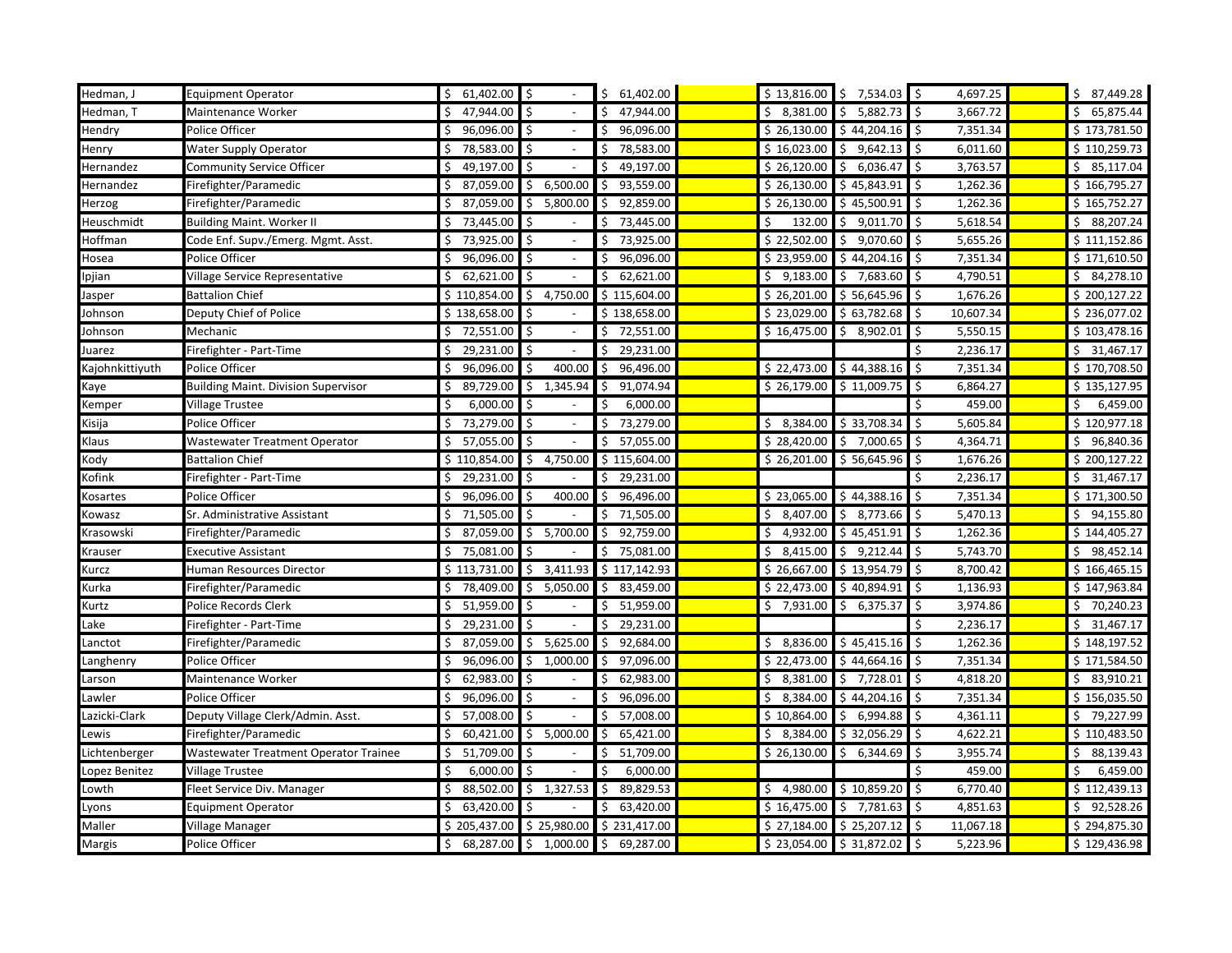| Martin          | Police Records Clerk                 | \$37,836.00         |                                | \$37,836.00     |             | $$8,367.00 \$4,642.48 \$$ | 2,894.45        | \$53,739.93             |
|-----------------|--------------------------------------|---------------------|--------------------------------|-----------------|-------------|---------------------------|-----------------|-------------------------|
| McDonnell       | Police Lieutenant                    | \$124,282.00        | 600.00<br>Ś.                   | \$124,882.00    | \$22,473.00 | \$57,445.72               | \$<br>9,507.57  | \$214,308.29            |
| McElhose        | Mechanic                             | \$<br>84,074.00     | Ś.                             | 84,074.00       | \$10,984.00 | \$10,315.88               | 6,431.66<br>\$  | \$111,805.54            |
| McWethy         | Maintenance Worker                   | 49,837.00 \$        |                                | 49,837.00       | \$3,379.00  | 6,115.00<br>Ś.            | \$<br>3,812.53  | \$68,143.53             |
| McWilliams      | Firefighter/Paramedic                | 82,623.00<br>\$     | \$5,100.00                     | 87,723.00<br>\$ | \$13,364.00 | \$42,984.27               | \$<br>1,198.03  | \$145,269.30            |
| Medrano         | <b>Building Inspector</b>            | 78,914.00           | \$                             | 78,914.00       | \$18,070.00 | Ś.<br>9,682.75            | 6,036.92<br>Ś   | \$112,703.67            |
| Menough         | Police Chief                         | \$155,045.00        | l \$                           | \$155,045.00    | \$5,509.00  | \$71,320.70               | Ŝ.<br>9,880.16  | \$241,754.86            |
| Miller          | Wastwater Treatment Supervisor       | \$78,747.00         | \$<br>$\overline{\phantom{a}}$ | \$78,747.00     | \$23,054.00 | \$9,662.26                | 6,024.15<br>Ŝ   | \$117,487.40            |
| Miranda         | Police Officer                       | 96,096.00<br>Ŝ.     | \$1,600.00                     | \$97,696.00     | \$26,130.00 | \$44,940.16               | 7,351.34<br>-\$ | \$176,117.50            |
| Montalbano      | Fire Lieutenant                      | \$101,278.00        | 6,625.00<br>\$                 | \$107,903.00    | \$3,969.00  | \$52,872.47               | 1,468.53<br>\$  | \$166,213.00            |
| Moore           | Engineering & Public Works Director  | \$148,815.00        | 8,964.45<br>\$                 | \$157,779.45    | \$26,643.00 | \$18,259.60               | 10,075.05<br>\$ | \$212,757.10            |
| Moore           | <b>Wastewater Treatment Operator</b> | \$<br>72,093.00     | Ŝ.                             | \$72,093.00     | \$10,001.00 | \$8,845.81                | 5,515.11<br>\$  | \$96,454.93             |
| Morales         | Police Officer                       | 96,096.00 \$<br>\$  |                                | 96,096.00       | \$22,613.00 | \$44,204.16               | \$<br>7,351.34  | \$170,264.50            |
| Mosher          | Equipment Operator                   | Ś.<br>57,346.00     | $\sqrt{5}$                     | 57,346.00<br>Ś. | \$26,130.00 | \$<br>7,036.35            | \$<br>4,386.97  | \$94,899.32             |
| Much            | Police Officer                       | 68,287.00<br>Ŝ.     | l\$                            | 68,287.00       | \$9,095.00  | \$31,412.02               | 5,223.96<br>Ś   | \$114,017.98            |
| Mucha           | <b>Community Service Officer</b>     | 44,471.00<br>Ŝ      | \$                             | 44,471.00       | \$23,056.00 | 5,456.59<br>\$            | 3,402.03<br>Ŝ   | \$76,385.62             |
| Muth            | Community Service Officer            | 61,007.00<br>Ŝ.     | Ś<br>$\overline{\phantom{a}}$  | 61,007.00       | \$6,474.00  | Ś.<br>7,485.56            | 4,667.04<br>Ŝ   | \$79,633.59             |
| Navarrete       | <b>Finance Director</b>              | \$143,329.00        | 4,299.87<br>\$                 | \$147,628.87    | \$14,329.00 | \$17,586.47               | 9,849.54<br>\$  | \$189,393.88            |
| Nevarez         | Firefighter/Paramedic                | 78,409.00<br>\$     | \$<br>6,050.00                 | 84,459.00<br>\$ | \$26,130.00 | \$41,384.91               | \$<br>1,136.93  | \$153,110.84            |
| Nichols-Granias | <b>Water Billing Representative</b>  | 47,210.00 \$<br>\$  |                                | 47,210.00       | \$3,379.00  | I\$<br>5,792.67           | \$<br>3,611.57  | 64,993.23<br>\$         |
| Nicholson       | <b>Battalion Chief</b>               | \$105,813.00        | 4,750.00<br>Ś.                 | \$110,563.00    | \$26,130.00 | \$54,175.87               | Ś<br>1,534.29   | \$192,403.16            |
| Noncek          | Firefighter/Paramedic                |                     | 63,680.00 \$ 5,050.00          | 68,730.00       | \$6,466.00  | \$33,677.70               | Ś<br>4,871.52   | \$113,745.22            |
| Noorine         | Firefighter - Part-Time              | 29,231.00<br>\$     | Ś.                             | 29,231.00<br>Ś. |             |                           | 2,236.17<br>Ś   | \$31,467.17             |
| Nowak           | Police Records Supervisor            | 78,733.00<br>Ŝ.     | $\frac{1}{2}$ , 1,181.00       | 79,914.00       | \$11,026.00 | \$9,660.54                | 6,023.07<br>\$  | \$106,623.61            |
| Ordinario       | Firefighter/Paramedic                | 87,059.00<br>Ŝ.     | Ś.<br>5,650.00                 | 92,709.00<br>Ś. | \$16,475.00 | \$45,427.41               | Ś.<br>1,262.36  | \$155,873.77            |
| Palace          | Police Officer                       | 96,096.00<br>\$     | 1,200.00<br>Ś                  | 97,296.00<br>Ś. | \$6,466.00  | \$44,756.16               | 7,351.34<br>\$  | \$155,869.50            |
| Parducci        | Police Officer                       | 73,279.00<br>\$     | l\$                            | 73,279.00<br>\$ | \$1,880.00  | \$33,708.34               | \$<br>5,605.84  | \$114,473.18            |
| Paup            | Police Officer                       | 73,279.00 \$<br>\$  |                                | 73,279.00       | \$1,880.00  | \$33,708.34               | \$<br>5,605.84  | \$114,473.18            |
| Pearson         | Maintenance Worker                   | 47,944.00 \$        |                                | 47,944.00       | \$22,473.00 | \$<br>5,882.73            | \$<br>3,667.72  | 79,967.44<br>\$         |
| Perez           | Sr. Administrative Assistant         | 71,505.00 \$<br>Ś.  |                                | 71,505.00<br>Ś. | \$6,651.00  | 8,773.66<br>\$            | 5,470.13<br>\$  | \$92,399.80             |
| Pini            | Parking Enforcement Officer          | Ś.<br>16,450.00     | \$                             | 16,450.00       |             |                           | 1,258.43        | \$17,708.43             |
| Pini            | Police Officer                       | 96,096.00<br>Ŝ.     | \$<br>400.00                   | 96,496.00<br>Ś. | \$6,626.00  | \$44,388.16               | 7,351.34<br>\$  | \$154,861.50            |
| Pinones         | <b>Building Maint. Worker II</b>     | 59,384.00<br>S      | \$                             | 59,384.00       | \$1,932.00  | 7,286.42<br>\$            | 4,542.88<br>S   | \$73,145.29             |
| Piworski        | Network Systems Administrator        | 92,458.00<br>Ŝ.     | Ś.                             | 92,458.00       | \$22,527.00 | \$11,344.60               | 7,073.04<br>Ŝ.  | \$133,402.63            |
| Plaia           | Parking Enforcement Officer          | 34,216.00<br>Ś.     | \$                             | 34,216.00<br>Ś  | \$14,591.00 | \$<br>4,198.30            | 2,617.52<br>\$  | \$5,622.83              |
| Podlin          | Pol. Accred. Grants Manager          | 54,018.00 \$<br>\$  |                                | 54,018.00       | \$6,472.00  | \$<br>6,628.01            | 4,132.38<br>\$  | 71,250.39<br>\$         |
| Porter          | <b>Village Trustee</b>               | $6,000.00$ \$<br>\$ |                                | 6,000.00        |             |                           | \$<br>459.00    | 6,459.00<br>\$          |
| Powell          | Groundskeeper                        | 64,876.00 \$        |                                | 64,876.00       | \$6,626.00  | \$<br>7,960.29            | 4,963.01<br>\$  | 84,425.30<br>Ŝ.         |
| Prigge          | <b>Village Trustee</b>               | $6,000.00$ \$<br>Ś  |                                | 6,000.00<br>Ś   |             |                           | Ś<br>459.00     | 6,459.00<br>\$          |
| Pysh            | Police Officer                       | Ś.<br>83,076.00     | Ś                              | 83,076.00<br>Ś  | \$3,384.00  | \$38,214.96               | 6,355.31<br>Ś   | \$136,030.27            |
| Ralston         | Firefighter - Part-Time              | 29,231.00           | \$                             | 29,231.00       |             |                           | 2,236.17<br>\$. | $\frac{1}{9}$ 31,467.17 |
| Ramirez         | Firefighter/Paramedic                | 87,059.00<br>Ś      | \$<br>5,500.00                 | 92,559.00       | Ś.          | 8,382.00 \$45,353.91      | 1,262.36        | \$147,557.27            |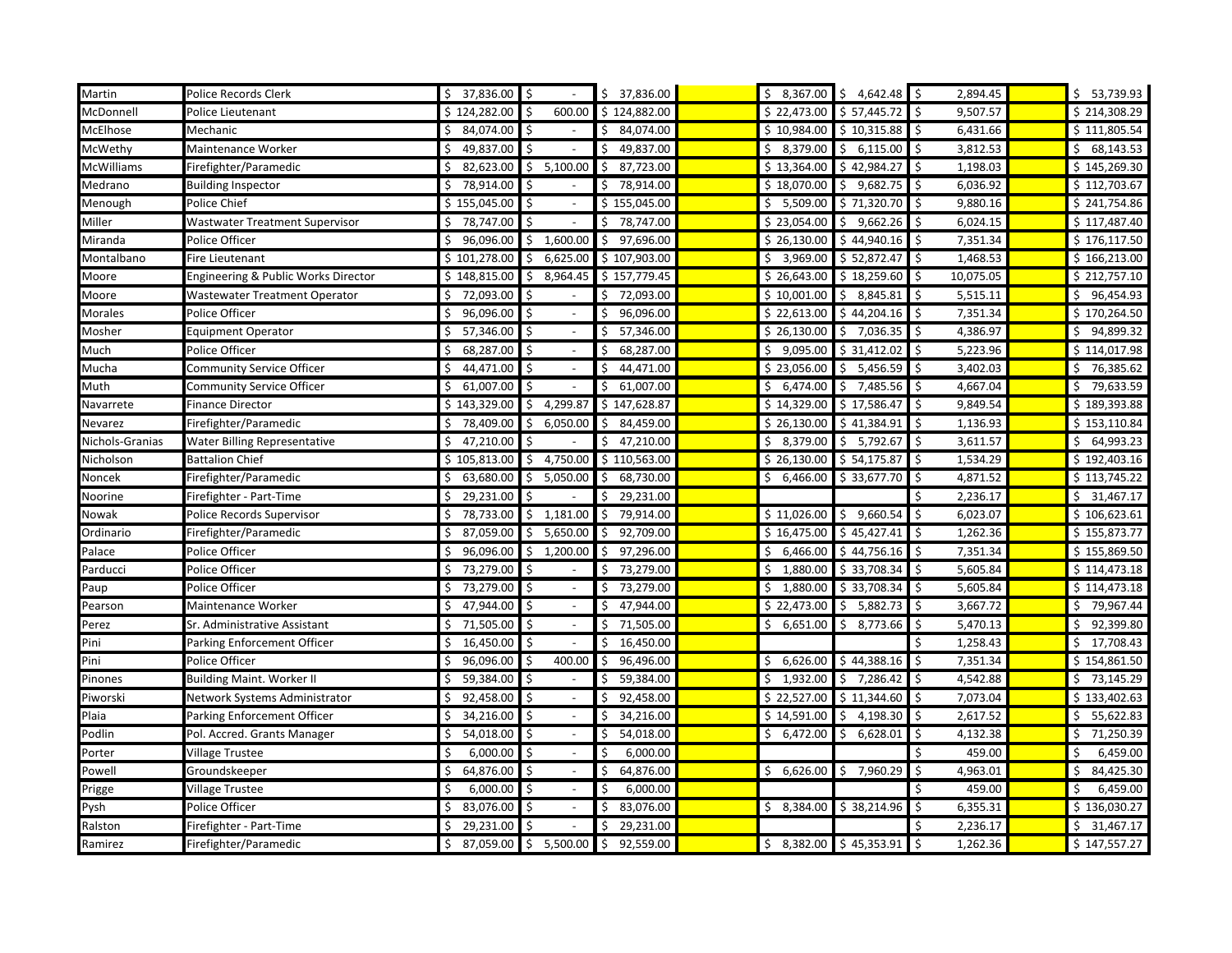| Reis        | Water Billing Representative      | \$50,876.00          | $\mathsf{S}$                     | 50,876.00       |                          | $$3,180.00 \& 6,242.49 \&$      | 3,892.01                        | \$64,190.50     |
|-------------|-----------------------------------|----------------------|----------------------------------|-----------------|--------------------------|---------------------------------|---------------------------------|-----------------|
| Reyna       | Maintenance Worker                | 49,837.00            | Ŝ.                               | 49,837.00       | \$16,475.00              | 6,115.00<br>S.                  | 3,812.53<br>\$                  | 76,239.53<br>\$ |
| Rhode       | Police Officer                    | 68,287.00<br>Ś.      | 1,500.00<br>\$                   | 69,787.00<br>Ŝ. | \$1,877.00               | \$32,102.02                     | 5,223.96<br>\$                  | \$108,989.98    |
| Riedel      | Police Lieutenant                 | \$124,282.00         | \$<br>1,200.00                   | \$125,482.00    | \$22,566.00              | \$ 57,721.72                    | 9,507.57<br>\$                  | \$215,277.29    |
| Roberts     | Village Trustee                   | 6,000.00<br>\$       | ۱\$                              | 6,000.00        |                          |                                 | 459.00<br>\$                    | 6,459.00<br>\$  |
| Roenna      | Village Service Representative    | 53,411.00            | l\$                              | 53,411.00<br>Ŝ  | \$26,135.00              | \$6,553.53                      | \$<br>4,085.94                  | 90,185.47<br>\$ |
| Rogas       | Firefighter/Paramedic             | Ś.<br>78,409.00      | \$<br>5,900.00                   | 84,309.00<br>Ŝ. | \$8,384.00               | \$41,311.41                     | S.<br>1,136.93                  | \$135,141.34    |
| Rosas       | Custodian                         | 15,990.00            | \$                               | 15,990.00<br>Ŝ. |                          |                                 | \$<br>1,223.24                  | \$17,213.24     |
| Rossberg    | Fire Lieutenant                   | \$101,278.00         | \$<br>6,650.00                   | \$107,928.00    | \$26,130.00              | \$ 52,884.72                    | \$<br>1,468.53                  | \$188,411.25    |
| Rossberg    | Firefighter/Paramedic             | \$7,059.00           | \$<br>6,625.00                   | 93,684.00<br>Ŝ. | \$26,130.00              | \$45,905.16                     | $\zeta$<br>1,262.36             | \$166,981.52    |
| Rossi       | Social Worker                     | 74,173.00<br>\$      | \$                               | 74,173.00<br>Ŝ. | \$3,411.00               | \$9,101.03                      | 5,674.23<br>-\$                 | \$97,359.26     |
| Sabatino    | Police Officer                    | 96,096.00<br>Ŝ.      | 400.00<br>Ś                      | 96,496.00<br>Ś. | \$22,473.00              | \$44,388.16                     | 7,351.34<br>Ś                   | \$170,708.50    |
| Salazar     | Permit Coordinator/PT             | 24,330.00            | ∣ \$                             | 24,330.00<br>Ś  |                          |                                 | \$<br>1,861.25                  | \$26,191.25     |
| Salvesen    | Administrative Assistant          | 22,630.00<br>\$      | l\$                              | 22,630.00       |                          |                                 | 1,731.20<br>\$                  | \$24,361.20     |
| Santiago    | <b>Building Maint. Worker I</b>   | 62,983.00            | ∣ \$                             | 62,983.00       | \$16,475.00              | \$<br>7,728.01                  | 4,818.20<br>\$                  | 92,004.21<br>\$ |
| Santos      | <b>Engineering Technician</b>     | 65,000.00<br>Ś.      | l \$                             | 65,000.00<br>Ś. | \$26,177.00              | 7,975.50<br>Ŝ.                  | 4,972.50<br>\$                  | \$104,125.00    |
| Schwartz    | Associate Planner                 | 51,780.00            | ۱\$                              | 51,780.00       | \$3,477.00               | \$<br>6,353.41                  | \$<br>3,961.17                  | \$70,571.58     |
| Scott       | <b>HR Generalist</b>              | $66,421.00$ \$<br>Ŝ. |                                  | 66,421.00<br>\$ | \$22,495.00              | 8,149.86<br>I\$                 | \$<br>5,081.21                  | \$102,147.06    |
| Senese      | Community Service Officer         | 43,597.00<br>\$      | \$                               | 43,597.00       | \$3,375.00               | $\ddot{\mathsf{s}}$<br>5,349.35 | 3,335.17<br>\$                  | \$60,656.52     |
| Shah        | Asst. Engineer                    | 85,000.00 \$<br>Ŝ    |                                  | 85,000.00<br>Ŝ. | \$16,577.00              | \$10,429.50                     | 6,502.50<br>Ŝ.                  | \$118,509.00    |
| Shahjahan   | <b>Village Trustee</b>            | 6,000.00<br>Ś.       | $\dot{\mathsf{s}}$               | 6,000.00<br>Ś   |                          |                                 | $\zeta$<br>459.00               | \$<br>6,459.00  |
| Sherrill    | Deputy Chief of Police            | $$136,797.00$ \$     |                                  | \$136,797.00    | \$23,622.00              | \$62,926.62                     | 10,464.97<br>\$                 | \$233,810.59    |
| Sikich      | Village Engineer/Asst. Dir. of PW | \$130,420.00         | \$3,912.60                       | \$134,332.60    | \$26,684.00              | \$16,002.53                     | $\ddot{\mathsf{S}}$<br>9,977.13 | \$186,996.26    |
| Simone      | Code Enforcement Officer          | 44,471.00            | ۱\$                              | 44,471.00       | \$1,870.00               | 5,456.59<br>l \$                | \$<br>3,402.03                  | \$5,199.62      |
| Sjodin      | Administrative Assistant          | 46,976.00<br>Ś.      | Ś.                               | 46,976.00<br>Ś. | \$26,131.00              | \$5,763.96                      | Ŝ.<br>3,593.66                  | \$2,464.62      |
| Skonieczna  | Police Officer                    | 96,096.00<br>Ś.      | \$1,600.00                       | 97,696.00<br>Ŝ. | \$16,472.00              | $\frac{1}{5}$ 44,940.16         | \$<br>7,351.34                  | \$166,459.50    |
| Sneider     | Custodian                         | 21,580.00<br>\$      | \$                               | Ś.<br>21,580.00 |                          |                                 | 1,650.87<br>\$                  | \$23,230.87     |
| Spoo        | Payroll & Benefits Specialist     | 75,081.00<br>Ŝ.      | \$                               | 75,081.00<br>S. | \$4,966.00               | \$<br>9,212.44                  | \$<br>5,743.70                  | \$95,003.14     |
| Stallings   | Firefighter - Part-Time           | 29,231.00<br>Ŝ.      | l \$                             | 29,231.00<br>Ŝ. |                          |                                 | \$<br>2,236.17                  | 31,467.17<br>\$ |
| Stevens     | Firefighter - Part-Time           | 29,231.00<br>Ś.      | \$                               | 29,231.00<br>Ś. |                          |                                 | $\zeta$<br>2,236.17             | \$31,467.17     |
| Stolzman    | Firefighter/Paramedic             | 60,421.00            | 4,900.00<br>\$                   | 65,321.00       | \$3,269.00               | \$32,007.29                     | \$<br>876.10                    | \$106,473.39    |
| Stotz       | Police Officer                    | 96,096.00<br>\$      | \$<br>600.00                     | 96,696.00<br>\$ | \$16,130.00              | \$44,480.16                     | \$<br>7,351.34                  | \$164,657.50    |
| Stranski    | Police Officer                    | 91,479.00            | \$ ا                             | 91,479.00       | 8,384.00<br>\$           | \$42,080.34                     | \$<br>6,998.14                  | \$148,941.48    |
| Stromberg   | Police Records Aide               | 22,830.00            | ۱\$                              | 22,830.00       |                          |                                 | 1,746.50<br>.\$                 | \$24,576.50     |
| Sullivan    | Receptionist                      | 39,172.00            | l \$<br>$\overline{\phantom{a}}$ | 39,172.00<br>Ś. | $\overline{$}$ 26,265.00 | 4,806.40<br>\$                  | \$<br>2,996.66                  | \$73,240.06     |
| Tempera     | Account Technician I              | $65,208.00$ \$<br>Ŝ  |                                  | 65,208.00<br>\$ | \$3,033.00               | \$8,001.02                      | I\$<br>4,988.41                 | \$31,230.43     |
| Thielen     | Mechanic                          | 72,551.00<br>Ś.      | \$                               | 72,551.00<br>Ś. | \$26,130.00              | \$8,902.01                      | \$<br>5,550.15                  | \$113,133.16    |
| Thorson     | Accountant                        | 65,150.00<br>Ś.      | l \$                             | 65,150.00<br>Ś. | \$4,953.00               | \$7,993.91                      | -\$<br>4,983.98                 | \$3,080.88      |
| Throgmartin | Sr. Administrative Assistant      | Ś.<br>71,023.00      | $\mathsf{S}$                     | 71,023.00<br>Ś. | \$22,498.00              | $\sqrt{5}$ 8,714.52             | \$<br>5,433.26                  | \$107,668.78    |
| Torres      | Police Officer                    | 73,279.00            | \$ ا                             | 73,279.00       | \$3,384.00               | \$33,708.34                     | \$<br>5,605.84                  | \$120,977.18    |
| Trojniak    | Police Officer                    | \$<br>96,096.00      | \$ ا<br>400.00                   | 96,496.00<br>\$ | \$22,473.00              | \$44,388.16                     | \$<br>7,351.34                  | \$170,708.50    |
| Trombetta   | Police Records Clerk              | 37,836.00 \$         |                                  | 37,836.00<br>Ś  | \$8,384.00               | 4,642.48                        | -\$<br>2,894.45                 | \$53,756.93     |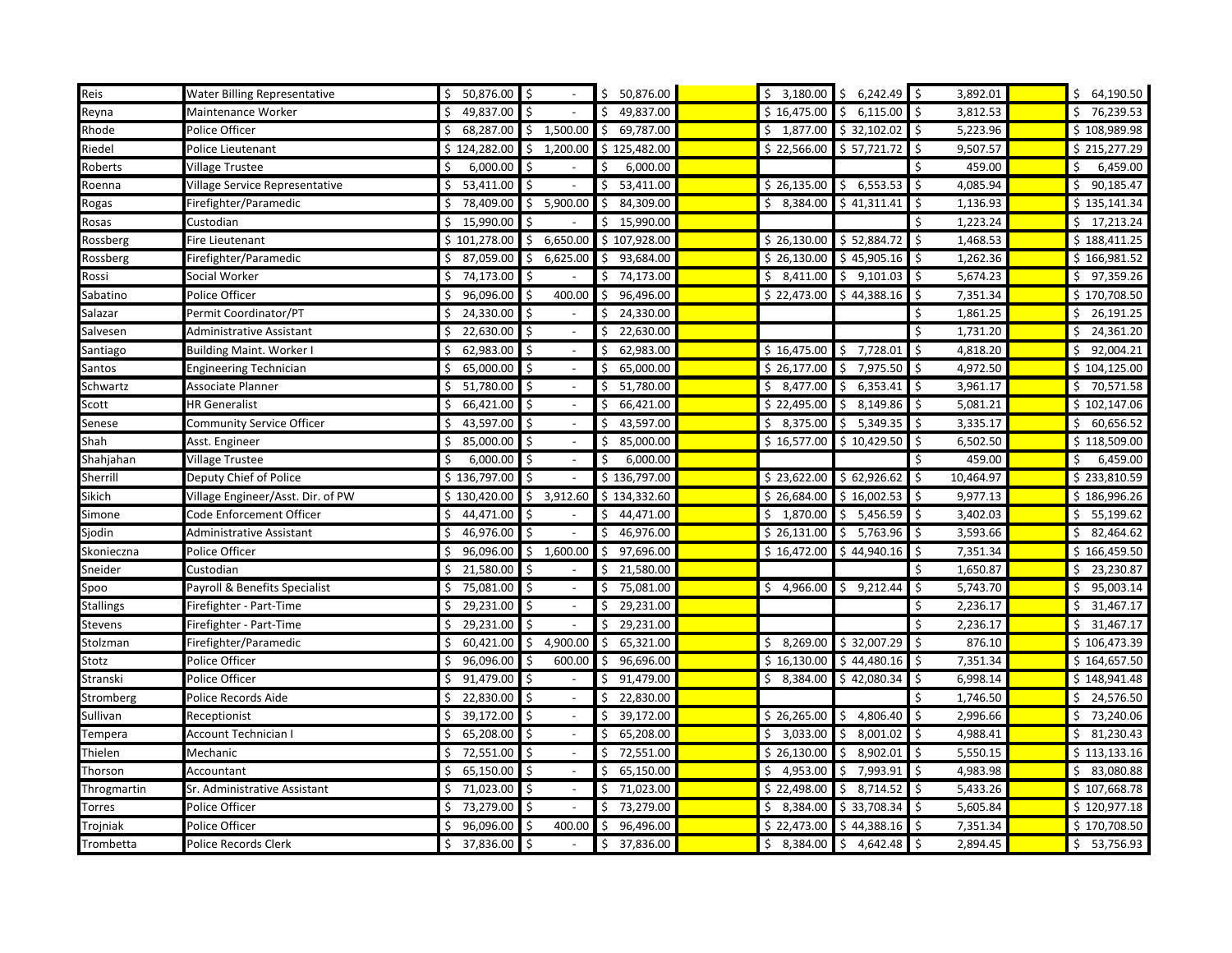| Tyrrell    | Police Officer                         | \$68,287.00                      |                                 | \$68,287.00              |             | \$1,877.00 \$31,412.02 \$ | 5,223.96       | \$106,799.98    |
|------------|----------------------------------------|----------------------------------|---------------------------------|--------------------------|-------------|---------------------------|----------------|-----------------|
| VACANT     | <b>Assistant Finance Director</b>      | 94,195.00                        | I\$<br>2,825.85                 | 97,020.85<br>\$          | \$26,130.00 | \$11,557.73               | \$<br>7,205.92 | \$141,914.49    |
| VACANT     | <b>Engineering Intern</b>              | $4,920.00$ \$                    |                                 | Ŝ.<br>4,920.00           |             |                           | Ś<br>376.38    | Ś.<br>5,296.38  |
| VACANT     | <b>Equipment Operator</b>              | 51,293.00 \$                     |                                 | $\overline{5}$ 51,293.00 | \$26,130.00 | \$6,293.65                | \$<br>3,923.91 | \$7,640.57      |
| VACANT     | Police Officer                         | $$31,931.00$ \$                  |                                 | \$31,931.00              |             | $$26,130.00$ $$37,688.26$ | \$<br>6,267.72 | \$152,016.98    |
| VACANT     | Police Officer                         | \$105,435.00                     | $\frac{1}{5}$ 1,500.00          | \$106,935.00             | \$26,130.00 | \$49,190.10               | \$<br>8,065.78 | \$190,320.88    |
| VACANT     | Police Records Aide                    | \$17,199.00                      | S.                              | 17,199.00<br>Ŝ.          |             |                           | Ś<br>1,315.72  | \$18,514.72     |
| VACANT     | Police Sergeant                        | \$103,091.00                     | l\$<br>$\overline{\phantom{a}}$ | \$103,091.00             | \$26,130.00 | \$47,421.86               | \$<br>7,886.46 | \$184,529.32    |
| VACANT     | Police Sergeant                        | $$103,091.00$ \$                 |                                 | \$103,091.00             | \$26,130.00 | \$47,421.86               | \$<br>7,886.46 | \$184,529.32    |
| VACANT     | Police Sergeant                        | \$103,091.00                     | $\sqrt{5}$                      | \$103,091.00             | \$26,130.00 | \$47,421.86               | \$<br>7,886.46 | \$184,529.32    |
| VACANT     | Seasonal Laborer                       | 10,080.00                        |                                 | 10,080.00<br>\$          |             |                           | 771.12         | \$10,851.12     |
| VACANT     | Seasonal Laborer                       | $\ddot{\mathsf{S}}$<br>10,080.00 |                                 | \$<br>10,080.00          |             |                           | 771.12         | \$10,851.12     |
| VACANT     | Seasonal Laborer                       | 10,080.00                        |                                 | \$<br>10,080.00          |             |                           | 771.12         | \$10,851.12     |
| VACANT     | Seasonal Laborer                       | 10,080.00                        |                                 | 10,080.00<br>\$          |             |                           | 771.12         | 10,851.12<br>\$ |
| VACANT     | Seasonal Laborer                       | 10,080.00                        |                                 | \$<br>10,080.00          |             |                           | 771.12         | 10,851.12<br>\$ |
| VACANT     | Seasonal Laborer                       | 5,000.00                         |                                 | 5,000.00<br>\$           |             |                           | 382.5          | 5,382.50        |
| VACANT     | Seasonal Laborer                       | 7,200.00                         |                                 | \$<br>7,200.00           |             |                           | 550.8          | Ś<br>7,750.80   |
| Vargas     | Police Officer                         | 83,076.00 \$                     |                                 | \$83,076.00              | \$3,381.00  | \$38,214.96               | 6,355.31<br>\$ | \$136,027.27    |
| Vencel     | Water Supply Operator                  | $61,360.00$ \$<br>Ś.             |                                 | 61,360.00<br>\$          | \$3,381.00  | \$7,528.87                | \$<br>4,694.04 | \$31,963.91     |
| √ences     | Custodian                              | 16,620.00                        | $\ddot{\mathbf{5}}$             | 16,620.00<br>\$          |             |                           | 1,271.43<br>\$ | \$17,891.43     |
| Vilchis    | Firefighter - Part-Time                | 29,231.00                        | $\vert$ \$                      | 29,231.00<br>\$          |             |                           | \$<br>2,236.17 | \$31,467.17     |
| Wagner     | Code Enforcement Officer               | 46,197.00 \$                     |                                 | 46,197.00<br>Ŝ.          | \$26,123.00 | \$5,668.37                | \$<br>3,534.07 | \$31,522.44     |
| Ward       | Firefighter - Part-Time                | 29,231.00 \$                     |                                 | 29,231.00<br>\$          |             |                           | \$<br>2,236.17 | \$<br>31,467.17 |
| Watson     | Firefighter - Part-Time                | 29,231.00 \$<br>Ś.               |                                 | 29,231.00<br>\$          |             |                           | \$<br>2,236.17 | \$31,467.17     |
| Webb       | Deputy Village Manager                 | \$146,584.00                     | \$<br>4,397.52                  | \$150,981.52             | \$26,710.00 | \$17,985.86               | \$<br>9,884.50 | \$205,561.88    |
| Weber      | <b>Streets and Forestry Supervisor</b> | \$113,277.00                     | \$<br>1,699.16                  | \$114,976.16             | \$16,548.00 | \$13,899.09               | Ś<br>8,665.69  | \$154,088.93    |
| Weber      | Village Planner                        | \$77,337.00                      | l\$                             | \$77,337.00              | \$16,508.00 | \$9,489.25                | \$<br>5,916.28 | \$109,250.53    |
| Weil       | Police Lieutenant                      | \$124,282.00                     | Ŝ.<br>600.00                    | \$124,882.00             | \$26,130.00 | \$57,445.72               | \$<br>9,507.57 | \$217,965.29    |
| Welnowski  | Fire Lieutenant                        | \$101,278.00                     | \$<br>6,650.00                  | \$107,928.00             | \$23,065.00 | \$52,884.72               | \$<br>1,468.53 | \$185,346.25    |
| Wenger     | <b>Water Supply Supervisor</b>         | \$107,035.00                     | \$<br>1,605.53                  | \$108,640.53             | \$3,452.00  | \$13,133.19               | \$<br>8,188.18 | \$138,413.90    |
| Whalen     | Firefighter - Part-Time                | 29,231.00<br>Ś.                  | $\mathsf{S}$                    | Ŝ.<br>29,231.00          |             |                           | Ś<br>2,236.17  | \$31,467.17     |
| Wiebe      | <b>Equipment Operator</b>              | 60,466.00                        | $\mathsf{S}$                    | \$<br>60,466.00          | \$22,473.00 | $\frac{1}{2}$ 7,419.18    | \$<br>4,625.65 | \$94,983.83     |
| Wiebe      | Police Officer                         | 96,096.00 \$                     |                                 | 96,096.00<br>\$          | \$16,475.00 | \$44,204.16               | \$<br>7,351.34 | \$164,126.50    |
| Wilson     | Firefighter - Part-Time                | 29,231.00<br>Ś                   | $\ddot{\mathsf{S}}$             | 29,231.00<br>Ś.          |             |                           | 2,236.17<br>\$ | \$31,467.17     |
| Winkler    | Police Officer                         | 68,287.00                        | $\mathsf{S}$                    | 68,287.00<br>Ś           | \$1,880.00  | \$31,412.02               | 5,223.96<br>\$ | \$106,802.98    |
| Winterland | <b>Wastewater Treatment Operator</b>   | 76,378.00                        | l \$                            | \$<br>76,378.00          | \$28,420.00 | \$9,371.58                | \$<br>5,842.92 | \$120,012.50    |
| Wurst      | <b>Equipment Operator</b>              | 55,349.00                        | $\sqrt{ }$                      | \$<br>55,349.00          | \$26,130.00 | \$<br>6,791.32            | \$<br>4,234.20 | \$92,504.52     |
| Zelinka    | Administrative Assistant               | 20,960.00 \$                     |                                 | \$<br>20,960.00          |             |                           | \$<br>1,603.44 | \$22,563.44     |
| Ziemann    | Police Records Clerk                   | 51,959.00                        | \$                              | 51,959.00<br>Ŝ.          | \$3,633.00  | \$6,375.37                | \$<br>3,974.86 | \$65,942.23     |
|            |                                        |                                  |                                 |                          |             |                           |                |                 |
|            |                                        |                                  |                                 |                          |             |                           |                |                 |
|            |                                        |                                  |                                 |                          |             |                           |                |                 |